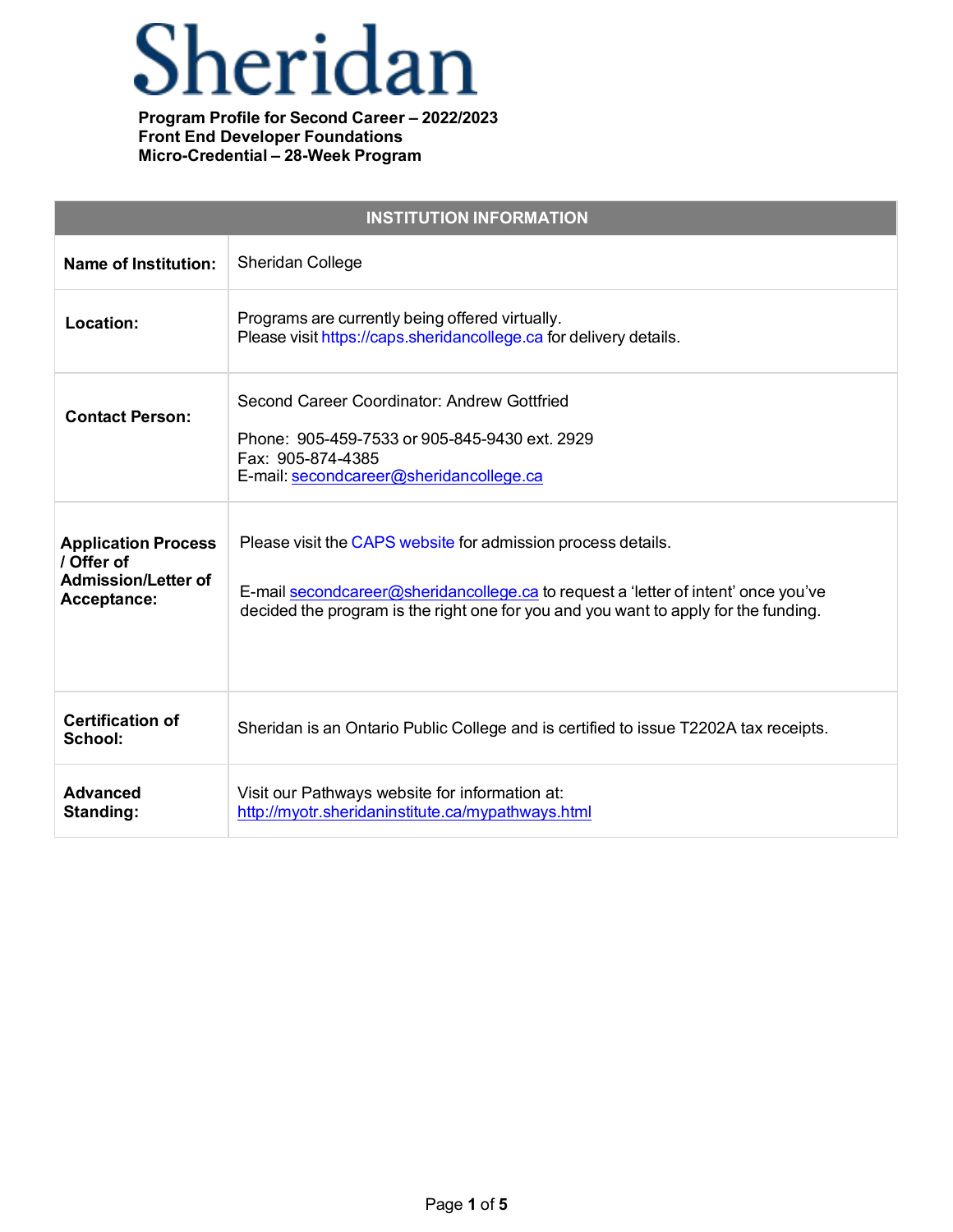

| <b>PROGRAM INFORMATION</b>                                                             |                                                                                                                                                                                                                                                                                                                                                                                   |  |
|----------------------------------------------------------------------------------------|-----------------------------------------------------------------------------------------------------------------------------------------------------------------------------------------------------------------------------------------------------------------------------------------------------------------------------------------------------------------------------------|--|
| Program Name/<br><b>Credential:</b>                                                    | Front End Developer Foundations/ Micro-Credential                                                                                                                                                                                                                                                                                                                                 |  |
| <b>Program-Specific</b><br><b>Admission</b><br><b>Requirements:</b>                    | https://caps.sheridancollege.ca/products/front-end-web-developer-foundations.aspx                                                                                                                                                                                                                                                                                                 |  |
| <b>Program Offered</b><br><b>SEPTEMBER 2022</b><br>Start/End dates by<br>semester      | Sept. 12, 2022<br>Jan. 9, 2023<br>$\overline{2}$<br>1<br>To<br>To<br>Apr. 15, 2023<br>Dec. 16, 2022                                                                                                                                                                                                                                                                               |  |
| <b>Program Offered</b><br><b>JANUARY 2023</b><br><b>Start/End dates by</b><br>semester | Jan. 9, 2023<br>May 8, 2023<br>$\overline{2}$<br>1<br>To<br>To<br>Apr. 15, 2023<br>Aug. 11, 2023                                                                                                                                                                                                                                                                                  |  |
| <b>Program Offered</b><br><b>MAY 2023</b><br><b>Start/End dates by</b><br>semester     | May 8, 2023<br>Sept 12, 2023<br>2 <sup>1</sup><br>To<br>1<br>To<br>Dec 16, 2023<br>Aug. 11, 2023                                                                                                                                                                                                                                                                                  |  |
| Program Length/<br><b>Hours/Weeks:</b>                                                 | Program duration (weeks): 28<br>Total instructional hours: 98<br>Programs starting in September have a holiday break of approximately 3 weeks.<br>Programs starting in January and May run continuously over 8 months (no summer<br>break), with two weeks between semesters.<br>Students will be notified about their class schedule prior to the beginning of each<br>semester. |  |
| <b>Class Size:</b>                                                                     | Approximately 35                                                                                                                                                                                                                                                                                                                                                                  |  |
| <b>Course Outline:</b>                                                                 | https://www.sheridancollege.ca/programs/courses/course-outline-search                                                                                                                                                                                                                                                                                                             |  |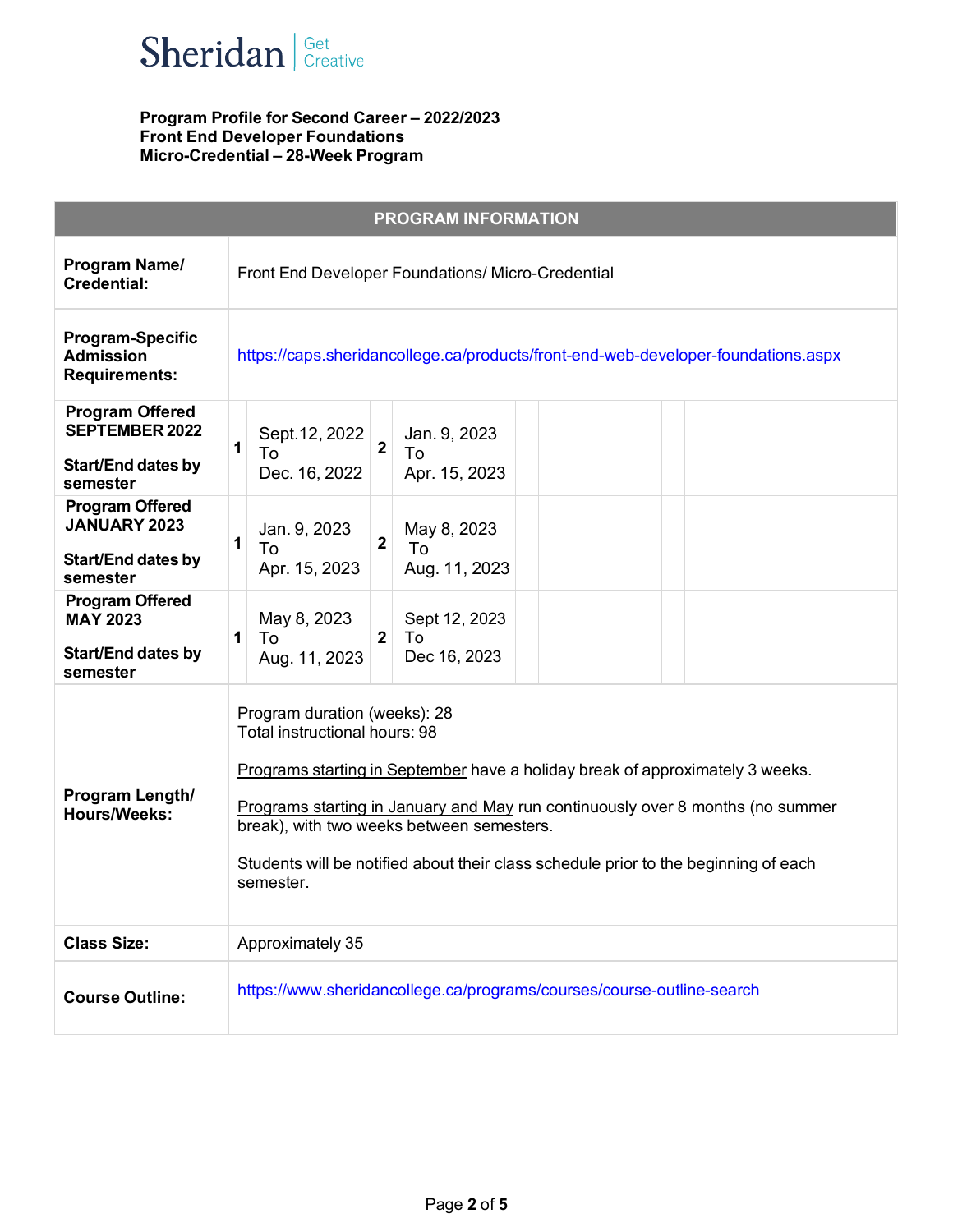

| <b>Annual Tuition:</b><br>(applicable at time<br>of publication -<br>subject to change<br>without notice) | \$612.42<br>https://caps.sheridancollege.ca/products/front-end-web-developer-foundations.aspx<br>Tuition fees are regulated by the Ministry of Advanced Education and Skills Development<br>and a change could be made by action of the Ontario Government.<br>As the Fee Guide is prepared in advance, Sheridan reserves the right to make changes<br>due to errors and omissions. Additional fees will apply for some programs with a modified<br>curriculum. All information provided is current as of publication. |
|-----------------------------------------------------------------------------------------------------------|------------------------------------------------------------------------------------------------------------------------------------------------------------------------------------------------------------------------------------------------------------------------------------------------------------------------------------------------------------------------------------------------------------------------------------------------------------------------------------------------------------------------|
| Parking:<br>(applicable at time<br>of publication -<br>subject to change<br>without notice)               | https://epark.sheridancollege.ca/                                                                                                                                                                                                                                                                                                                                                                                                                                                                                      |
| <b>Book Costs:</b><br>(applicable at time<br>of publication -<br>subject to change<br>without notice)     | \$0                                                                                                                                                                                                                                                                                                                                                                                                                                                                                                                    |
| <b>Other Costs:</b>                                                                                       | Ancillary fees - \$107.62                                                                                                                                                                                                                                                                                                                                                                                                                                                                                              |
| <b>Payment Policy for</b><br><b>Second Career:</b>                                                        | Purchase your course from our CAPS website when the courses become available and<br>provide your receipt to your ministry.                                                                                                                                                                                                                                                                                                                                                                                             |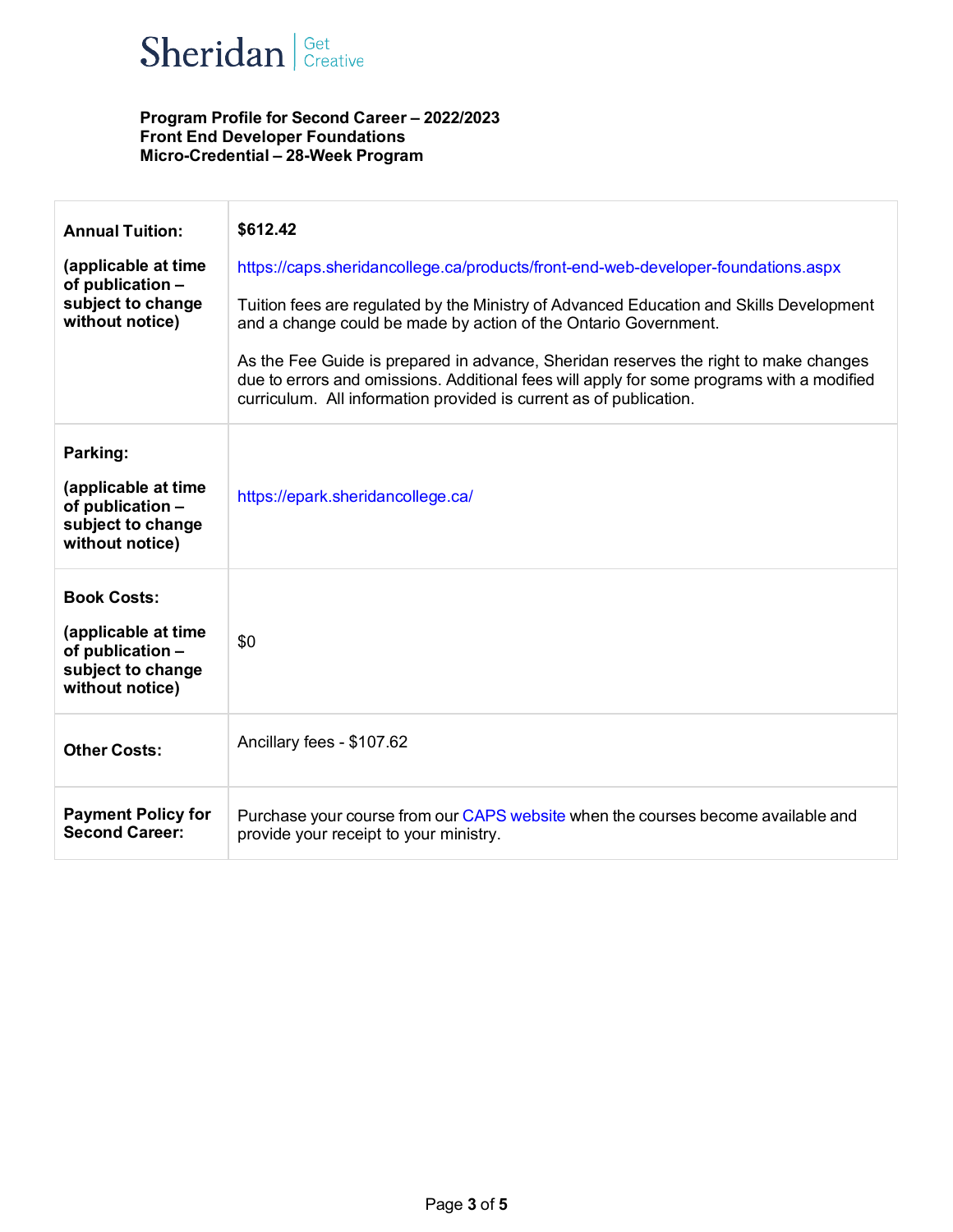

| <b>Withdrawal/Refund</b><br><b>Policy</b>                                                                             | For refunds or withdrawals, please visit:<br>https://caps.sheridancollege.ca/student-guide/transfers-refunds-and-withdrawals.aspx<br>Please note: As a Second Career-funded student, all refunds are to be returned to your<br>funder.                                                                                                                              |
|-----------------------------------------------------------------------------------------------------------------------|---------------------------------------------------------------------------------------------------------------------------------------------------------------------------------------------------------------------------------------------------------------------------------------------------------------------------------------------------------------------|
| <b>Your Second Career</b><br>and Career<br><b>Opportunities:</b>                                                      | Students will begin to understand and utilize the main web developer languages, including<br>HTML, CSS, jQuery, Javascript, and more. Students will begin to build responsive, fluid,<br>and flexible websites, utilizing web design best practices and procedures.                                                                                                 |
| <b>Please identify the</b><br>main skill learners<br>can expect to gain<br>upon completion of<br>the micro-credential | Create basic HTML and CSS pages.<br>Optimize websites using advanced layout and typography techniques.<br>$\bullet$<br>Create fixed, fluid, and responsive websites.<br>$\bullet$<br>Use jQuery to build, manipulate, edit, and add content to a website.<br>$\bullet$                                                                                              |
| <b>Method of</b><br>Instruction:                                                                                      | online                                                                                                                                                                                                                                                                                                                                                              |
| <b>Equipment</b><br><b>Availability:</b>                                                                              | Students will have access to computers in open access computer labs.                                                                                                                                                                                                                                                                                                |
| <b>Instructor</b><br><b>Qualifications:</b>                                                                           | Our faculty is hired based on a combination of industry experience and academic<br>qualifications. Most faculty have relevant Master's degrees and/or professional<br>certifications where applicable.<br>Our faculty is provided with opportunities to engage in professional development to<br>ensure currency in their field and proficiency in teaching adults. |